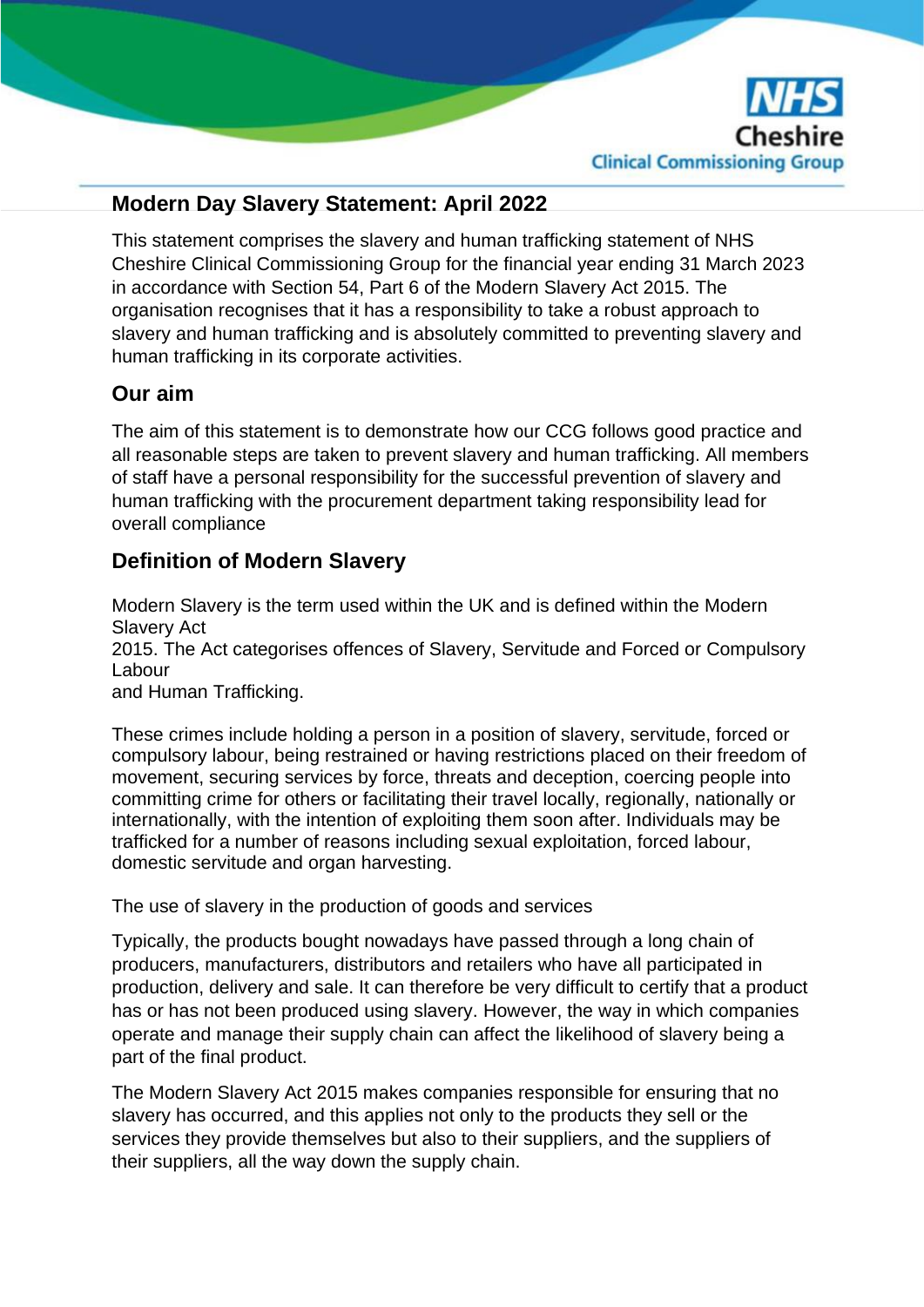## **Our statement of principles**

"NHS Cheshire CCG believes there is no room in our society for modern slavery and human trafficking. We have zero tolerance for modern slavery and breaches in human rights and will ensure this is built into the processes and business practices that we, our partners and suppliers use".

#### **Our approach**

What we do:

- When procuring a new contract, we require evidence that providers have published their modern slavery statement.
- All our commissioned services, include safer recruitment processes, and are procured in accordance with our safeguarding arrangements, which address modern slavery considerations.
- We ensure that organisations commissioned to provide services have appropriate systems that safeguard children in line with section 11 of the Children Act (2004), and adults in line with The Care Act (2014), who may be experiencing abuse and exploitation as set out in the above legislation and The Modern Slavery Act (2015).
- We build relationships with our Providers and make clear our expectations of business behaviour and ask all our suppliers to agree to our code of conduct
- we expect our providers and supply chains to have robust anti-slavery and human trafficking policies and processes in place.
- adhere to the National NHS Employment Checks/Standards. This includes employees' UK address, right to work in the UK and suitable references.
- has in place systems to encourage the reporting of concerns and the protection of whistle-blowers
- Ensure all workers in the UK receive minimum wage and robust immigration checks including safe and fair working conditions
- Ensure suppliers adhere to the Working Time Directive 1998
- Work towards elimination of modern slavery in the supply chain, encouraging all our suppliers to think about the steps they can take to provide assurance that modern slavery is not present in their company
- Ensure that risks within providers' own supply chains are understood
- Ensure that instances of modern slavery are reported appropriately